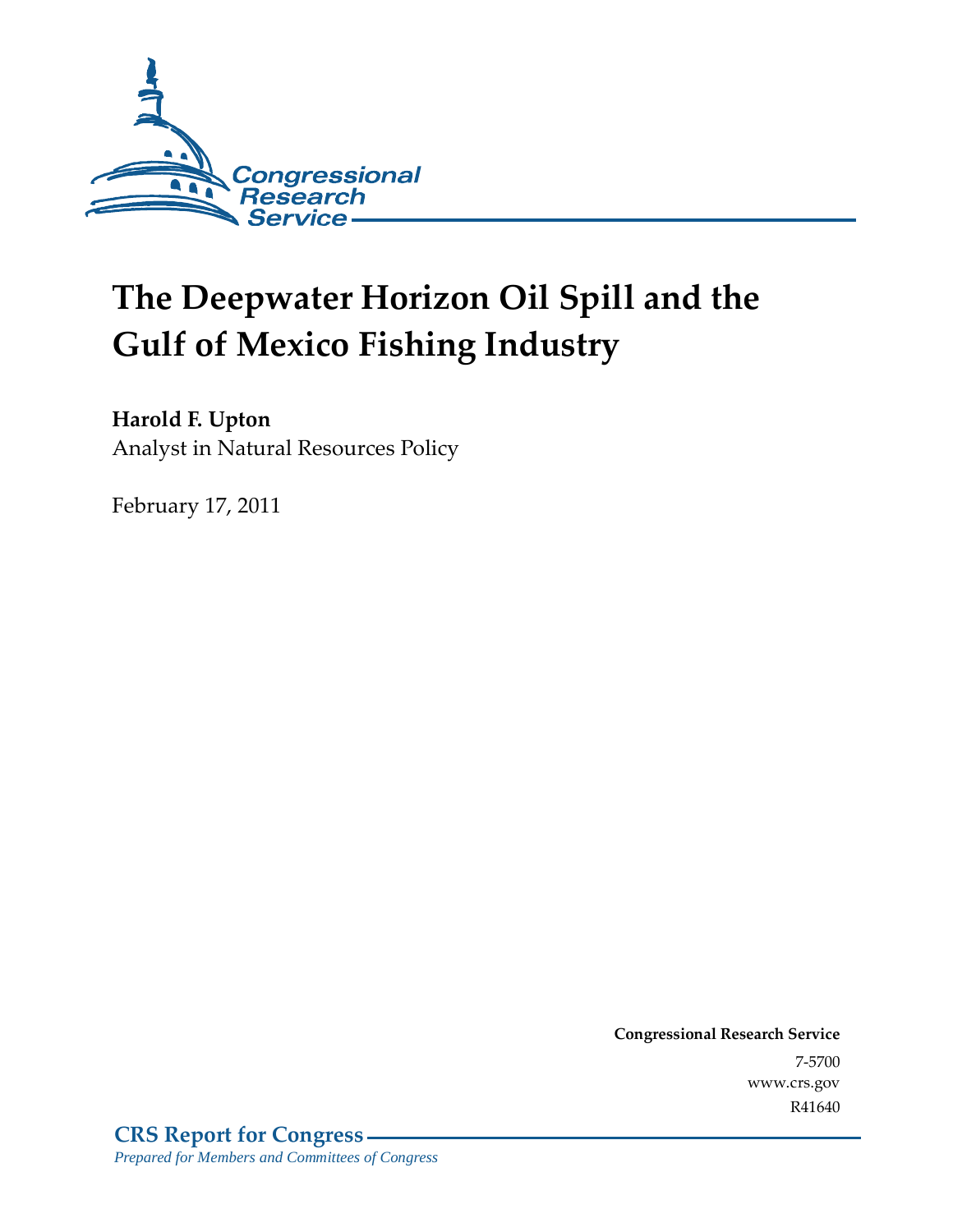## **Summary**

On April 20, 2010, the Deepwater Horizon oil drilling rig was destroyed by an explosion and fire, and the oil well began releasing oil into the Gulf of Mexico. The oil spill caused significant economic harm to the Gulf fishing industry because of fishery closures and consumer concerns related to the safety of Gulf seafood. Intermediate and long-term concerns are related to impacts on marine populations and degradation of fisheries habitat necessary for spawning, development of early life stages, and growth.

The closing and opening of fishing grounds has involved a tradeoff between ensuring public safety and providing fishing opportunities to recreational and commercial fishermen. In addition to public health concerns, uncertainties related to Gulf seafood safety could further compromise the reputation of Gulf seafood. Most areas have been reopened and landings of commercial and recreational species are recovering. For Gulf waters re-opened through November 15, 2010, sensory analyses of seafood samples have found no detectable oil or dispersant odors or flavors, and results of chemical analyses have been well below levels of concern. However, some scientists and the public remain skeptical of claims that Gulf seafood is safe. This may inhibit the recovery of Gulf recreational and commercial fisheries.

Under the Oil Pollution Act (OPA), harmed individuals and businesses may make claims for economic injuries to the responsible party, in this case BP. Although many in the fishing industry have benefited from their damage claims and associated payments, ongoing issues include the legitimacy of some claims, lack of transparency in the claims review process, eligibility to make a claim, and level of payments. Other assistance to the fishing industry includes BP grants to states, National Oceanic and Atmospheric Administration (NOAA) fishery disaster assistance, the BP Vessels of Opportunity Program, and Small Business Administration efforts.

Environmental restoration of fisheries habitat and Gulf ecosystems would support the long-term recovery and productivity of Gulf fisheries. The federal government's role in restoration is defined in statute by OPA and in NOAA regulations, which require development of a Natural Resource Damage Assessment (NRDA). NRDA restoration plans are currently being developed by state and federal trustees. The Obama Administration also has committed to developing a separate long-term Gulf of Mexico plan to restore the environment, economy, and public health of residents. Implementation of the plan will require sustained funding and a governance structure to oversee and coordinate restoration efforts.

The  $112<sup>th</sup>$  Congress may continue to conduct oversight of efforts to promote fishing industry recovery, adequate compensation to fishermen and businesses, and Gulf restoration. Ongoing efforts by federal agencies and states to ensure seafood safety and to regain and maintain the reputation of Gulf seafood are the most immediate challenges currently faced by the fishing industry. As the NRDA process moves from the planning to restoration phase, questions may arise regarding the level of the potential settlement and the types of restoration activities identified by the trustees. In contrast to NRDA, three bills have been introduced in the  $112<sup>th</sup>$  Congress to address elements of the Administration's restoration plan. All three bills would establish a Gulf Coast Ecosystem Restoration Fund and require 80% of any amounts collected by the United States as penalties, settlements, or fines under the Federal Water Pollution Control Act to be deposited into the fund. They would also establish a governing body to distribute funding and coordinate restoration efforts. Potential issues involve the allocation of funds, focus of restoration projects, and coordination with other restoration efforts.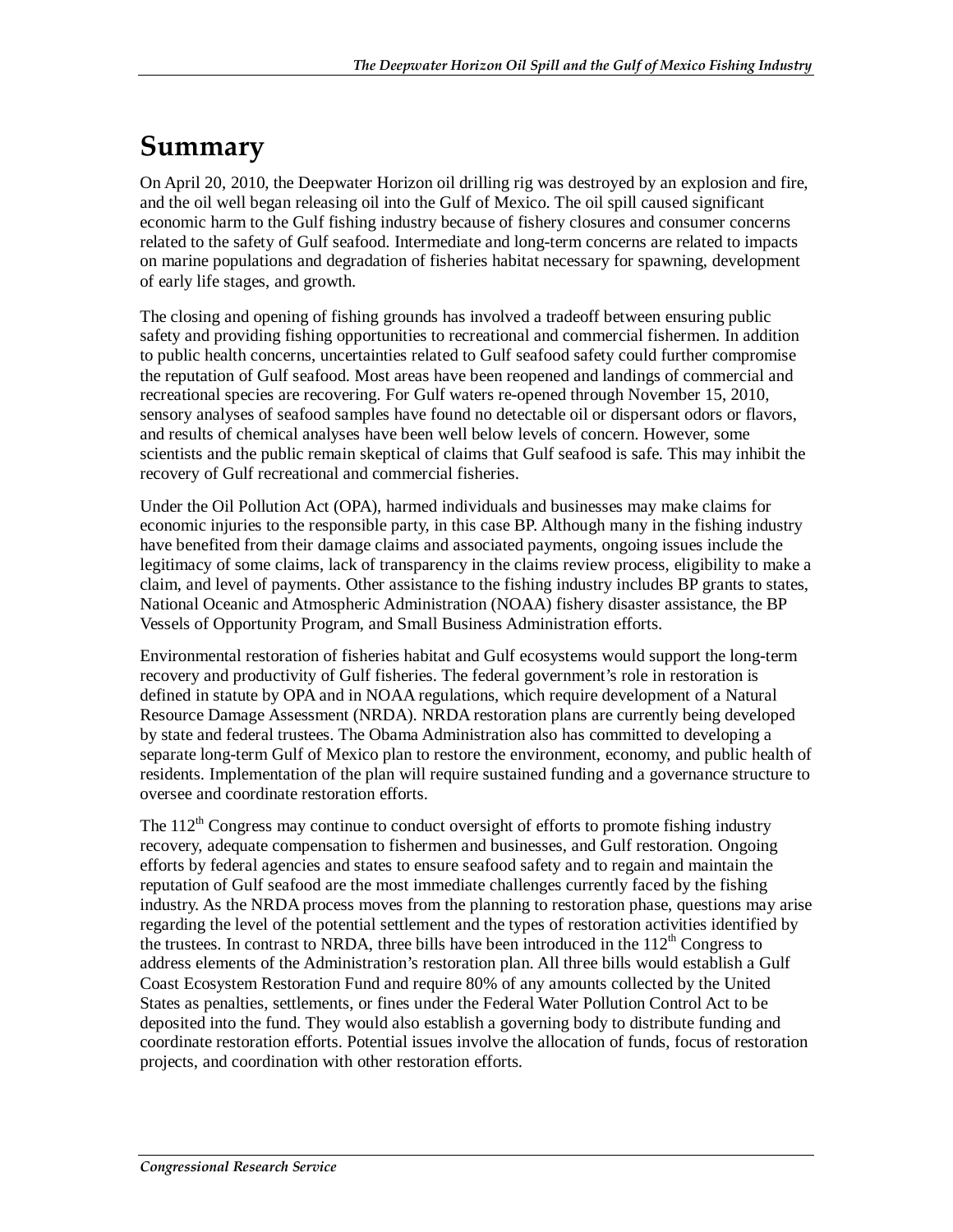## Contents

## **Tables**

|--|--|

## Contacts

|--|--|--|--|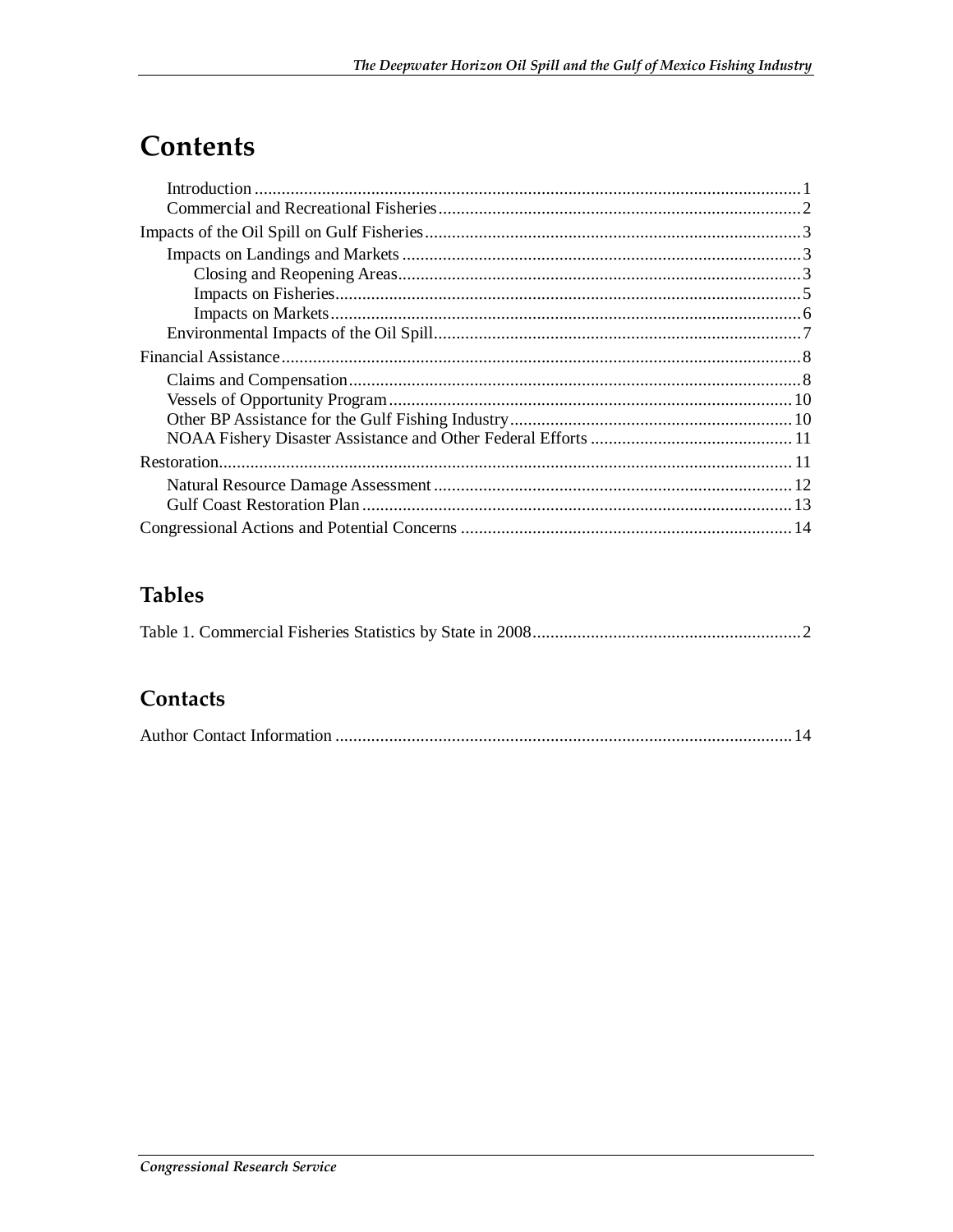### **Introduction**

The Deepwater Horizon oil spill has caused significant socioeconomic injuries to the Gulf of Mexico fishing industry. Immediate economic injuries occurred because large areas of federal and state waters in or adjacent to the spill area were closed to fishing as a precautionary measure to ensure the safety of seafood. Perhaps of greater concern are intermediate and long-term harm to Gulf of Mexico ecosystems. Seafood production is dependent on Gulf ecosystems for spawning areas, nurseries, and growth.

Over 84 days beginning on April 20, 2010, the Deepwater Horizon oil well released over 200 million gallons (4.9 million barrels).<sup>1</sup> During the spill, oil was dispersed through the application of 1.8 million gallons of surface and subsurface chemical dispersants. By June 2, 2010, the area of federal waters closed to fishing had grown to its maximum of 88,522 square miles or nearly 37% of federal waters in the Gulf of Mexico.<sup>2</sup> The maximum portions of state waters closed to fishing during the spill were Alabama (40%), Florida (2%), Louisiana (55%), and Mississippi  $(95\%)$ .<sup>3</sup> Survey teams also have documented 1,053 total linear miles of oiled shoreline.<sup>4</sup>

At issue for Congress is whether current efforts will be sufficient to restore the fishery to pre-spill conditions. Congress may continue to conduct oversight of efforts to promote fishing industry recovery and Gulf restoration. Immediate issues are likely to focus on providing financial compensation to fishermen, ensuring seafood safety, and maintaining Gulf seafood markets.

Congress also may consider long-term efforts to restore the Gulf environment and related fishery productivity. In addition to restoration requirements defined in statute by the Oil Pollution Act (OPA, P.L. 101-380) and National Oceanic and Atmospheric Administration (NOAA) Natural Resource Damage Assessment (NRDA) regulations under OPA, the Administration has proposed a long-term plan to restore the Gulf region. The plan would redirect Clean Water Act penalty revenues for this purpose<sup>5</sup> and establish a Gulf Restoration Council to coordinate restoration efforts. Congress may consider the Administration's proposal and related issues such as the allocation and use of restoration funds.

The primary objective of this report is to summarize information related to damages caused by the oil spill to Gulf fisheries and efforts to mitigate these damages. Many uncertainties exist because of the complexity and scale of Gulf fisheries and ecosystems that have been affected by the oil spill. Direct and indirect damages to fisheries and the Gulf environment are still being assessed and these efforts are likely to continue for years to come.

**<sup>1</sup>**<br><sup>1</sup> U.S. Department of the Interior, Press Release, "U.S. Scientific Teams Refine Estimates of Oil Flow from BP's Well Prior to Capping," August 2, 2010, at http://app.restorethegulf.gov/release/2010/08/02/us-scientific-teams-refineestimates-oil-flow-bps-well-prior-capping.

<sup>&</sup>lt;sup>2</sup> As of February 15, 1,041 square miles of federal waters remained closed to fishing, http://sero.nmfs.noaa.gov/ ClosureSizeandPercentCoverage.htm.

<sup>3</sup> Gulf Coast Claims Facility, *Measures of the Effects of the Gulf Oil Spill on Individuals and Businesses and Proposed Compensation Schema*, January 24, 2011, http://www.gulfcoastclaimsfacility.com/exhibit\_c.pdf.

<sup>4</sup> *NRDA by the Numbers - January 2011*, http://www.gulfspillrestoration.noaa.gov/wp-content/uploads/2011/02/ NRDA\_by\_the\_Numbers\_1\_11\_FINAL.pdf.

<sup>&</sup>lt;sup>5</sup> According to 26 U.S.C. 9509(b)(8) the potential Clean Water Act penalties would be deposited into the Oil Spill Liability Trust Fund.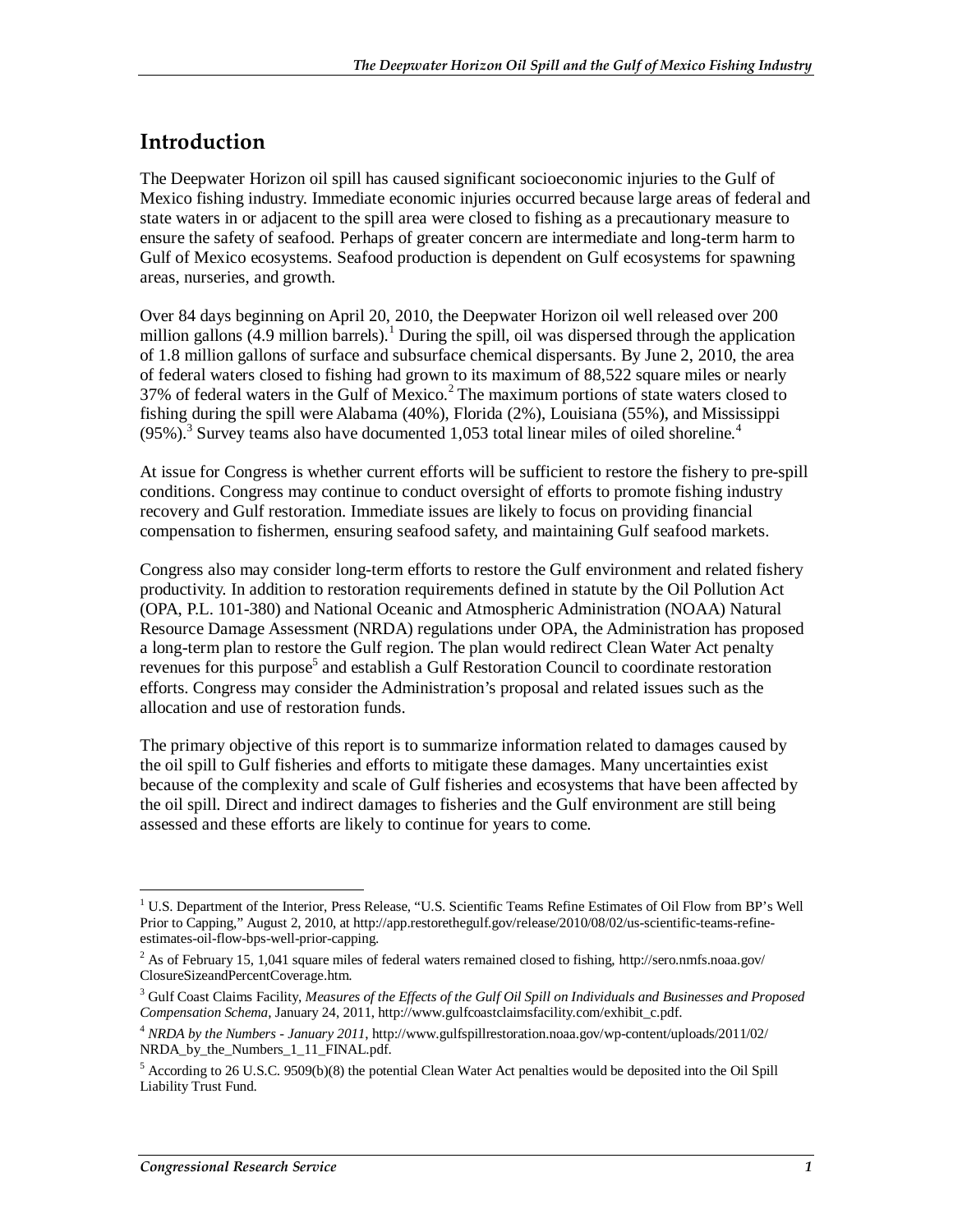## **Commercial and Recreational Fisheries**

Other than Alaska, historically, the Gulf region has produced the greatest amount of seafood by volume and value in the United States. In 2008, Gulf commercial fishery<sup>6</sup> landings totaled 1,273 million pounds with a dock-side value of \$697 million.<sup>7</sup> When related processor, wholesale, and retail businesses are included, the seafood industry of the Gulf states supported over 213,000 fulland part-time jobs with related income impacts of \$5.5 billion.<sup>8</sup> The top commercial species by value were shrimp (\$366 million), menhaden (\$64 million), oysters (\$60 million), and blue crab (\$39 million).<sup>9</sup> Table 1 provides commercial landings and revenue for major species by state in the Gulf of Mexico region.

| <b>State</b> | <b>Total Landings and Revenue</b> |                | <b>Revenue for Major Commercial Species</b> |                 |                |                  |
|--------------|-----------------------------------|----------------|---------------------------------------------|-----------------|----------------|------------------|
|              | Landings                          | <b>Revenue</b> | <b>Shrimp</b>                               | <b>Menhaden</b> | <b>Oysters</b> | <b>Blue Crab</b> |
| West Florida | 58,643                            | \$162,182      | \$23,265                                    | 15<br>\$        | \$5,473        | \$3,300          |
| Alabama      | 24.534                            | \$44,234       | \$38,355                                    | 59<br>\$        | 243<br>\$      | \$1,533          |
| Mississippi  | 201.822                           | \$43,697       | \$17,146                                    | \$18,534        | \$6,869        | 447<br>\$        |
| Louisiana    | 915,956                           | \$272,857      | \$130,623                                   | \$45,768        | \$38,852       | \$32,185         |
| Texas        | 72.469                            | \$174,621      | \$157,182                                   | 0               | \$8,835        | \$2,341          |
| Totals       | 1,273,424                         | \$697,591      | \$366,571                                   | \$64,376        | \$60,272       | \$39,806         |

#### **Table 1. Commercial Fisheries Statistics by State in 2008**  Landings and revenue in thousands

**Sources:** National Marine Fisheries Service, *Fisheries of the United States 2009*, Silver Spring, MD, July 2010, p.6. http://www.st.nmfs.noaa.gov/st1/fus/fus09/index.html, http://www.st.nmfs.noaa.gov/st1//fus/fus09/ 03 recreational2009.pdf.

NOAA Fisheries Office of Science & Technology, Fisheries Statistics, Queried commercial landings and revenue February 10, 2010, http://www.st.nmfs.noaa.gov/st1/commercial/landings/annual\_landings.html.

Recreational fisheries also make significant contributions to the region's economy by supporting businesses such as charters, bait and tackle shops, restaurants, and hotels. In 2008, 5.7 million Gulf recreational fishermen, both visitors and residents, took 24 million fishing trips.<sup>10</sup> In 2008, recreational fishermen spent over \$12.5 billion on durable equipment<sup>11</sup> and trips in the Gulf

index.htmlhttp://www.st.nmfs.noaa.gov/st1//fus/fus09/03\_recreational2009.pdf.

The term fishery includes the resource, fishermen, and related businesses.

<sup>7</sup> National Marine Fisheries Service, *Fisheries of the United States 2009*, Silver Spring, MD, July 2010, p.6, http://www.st.nmfs.noaa.gov/st1/fus/fus09/

index.htmlhttp://www.st.nmfs.noaa.gov/st1//fus/fus09/03\_recreational2009.pdf.

<sup>8</sup> National Marine Fisheries Service, *Fisheries Economics of the United States 2008*, Economics and Sociocultural Status and Status Trends Series, Silver Spring, MD, April 2010, p. 119, http://www.st.nmfs.noaa.gov/st5/publication/ fisheries\_economics\_2008.html. Hereinafter cited as NMFS 2010. Job and income figures include commercial fisheries for the entire state Florida.

<sup>&</sup>lt;sup>9</sup> NOAA Fisheries Office of Science & Technology, Fisheries Statistics, Queried commercial landings and revenue, February 10, 2010, http://www.st.nmfs.noaa.gov/st1/commercial/landings/annual\_landings.html.

<sup>10</sup> National Marine Fisheries Service, *Fisheries of the United States 2008*, Silver Spring, MD, July 2009, p. 38 (data on recreational trips and fish caught do not include Texas), http://www.st.nmfs.noaa.gov/st1/fus/fus09/

 $11$  Includes vehicles, boats, fishing tackle, and other items.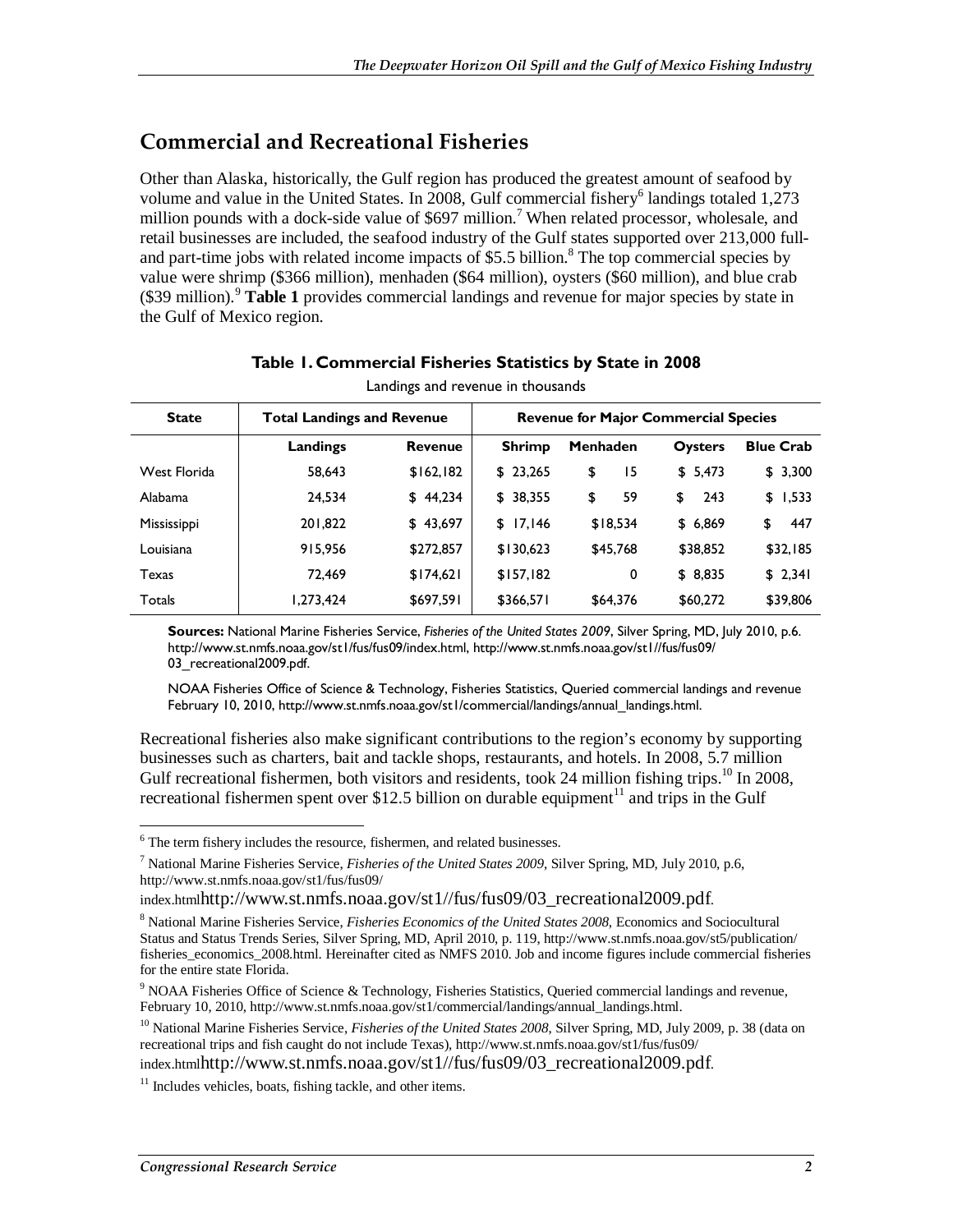region.<sup>12</sup> Some of the main species targeted by recreational fishermen include snappers, several types of drum, sheepshead, and Spanish mackerel. Although recreational expenditures cannot be directly compared to commercial revenues, these figures provide an indication of the magnitude of economic activity related to these fisheries. Commercial and recreational fisheries are among the main activities supporting the economy and social well-being of many Gulf coastal communities.

## **Impacts of the Oil Spill on Gulf Fisheries**

The Deepwater Horizon oil spill has directly harmed the fishing industry through closures and changes in seafood demand. Large areas of federal and state waters were closed to fishing as a precautionary measure to ensure the safety of seafood. During the closures fisheries landings and associated revenues decreased significantly in central Gulf fishing ports. It is likely that demand for Gulf seafood has decreased because of changes in consumer perceptions related to the spill. The spill also has harmed the Gulf environment, resulting in mortality of organisms, eggs, and early life stages and harm to habitat and other elements of the Gulf ecosystem. The scale and nature of the spill make it difficult for the public or government to quantify these effects.

## **Impacts on Landings and Markets**

#### **Closing and Reopening Areas**

The closing and opening of areas has involved a tradeoff between ensuring public safety and providing fishing opportunities to recreational and commercial fishermen. In addition to public health concerns, marketing of oil-tainted products would further compromise the reputation of Gulf seafood. On the other hand, closures directly constrain recreational and commercial fishermen and delays in reopening areas are costly to the fishing industry.

On May 2, 2010, 12 days following the explosion and fire of the Deepwater Horizon, NOAA closed 6,817 square miles of the Gulf of Mexico to commercial and recreational fishing. The closure was implemented to ensure potentially contaminated seafood would not enter markets and pose a risk to human health. The closure grew to include portions of Louisiana, Mississippi, Alabama, and Florida state waters. At the peak of the closure, 88,522 square miles, or nearly 37%, of all federal waters in the Gulf of Mexico were off-limits to fishing.<sup>13</sup> The maximum proportions of state waters closed to fishing during the spill were Alabama (40%), Florida (2%), Louisiana (55%), and Mississippi  $(95\%)$ .<sup>14</sup> Since the flow of oil from the well-head was stopped in July, most of Louisiana state waters and all of Mississippi, Alabama, and Florida state waters have been re-opened to fishing. As of January 24, 2011, only 1,041 square miles of federal waters immediately surrounding the well-head remain closed to commercial and recreational fishing.<sup>15</sup>

 $\frac{1}{1}$ 12 NMFS 2010, p. 120.

<sup>13</sup> See http://sero.nmfs.noaa.gov/ClosureSizeandPercentCoverage.htm.

<sup>14</sup> Gulf Coast Claims Facility, *Measures of the Effects of the Gulf Oil Spill on Individuals and Businesses and Proposed Compensation Schema*, January 24, 2011, http://www.gulfcoastclaimsfacility.com/exhibit\_c.pdf.

<sup>&</sup>lt;sup>15</sup> "On November 23, 2010, 4,213 square miles were closed to the royal red shrimp fishery as a precautionary measure because tarballs were caught in nets by a commercial vessel trawling for royal red shrimp. On February 1, 2011, the area was reopened to royal red shrimp fishing after shrimp sampling and testing from the area showed no oil or (continued...)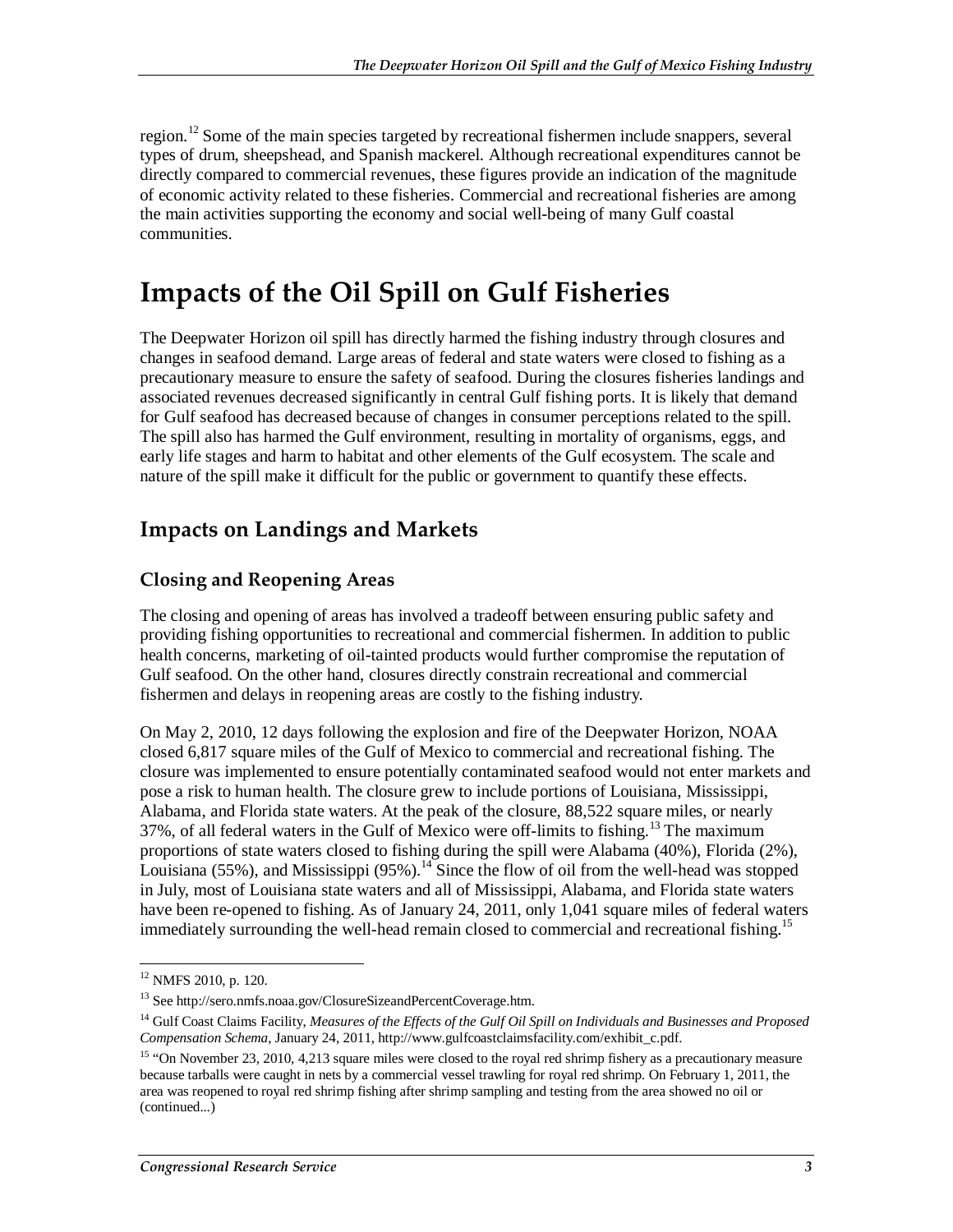FDA, NOAA, and coastal states established a protocol to determine when areas may be re-opened to fishing.<sup>16</sup> Once areas have been determined to be free of oil from the spill, re-opening has been considered on a species-by-species basis. Seafood samples of the species in question must pass both sensory and chemical analyses to ensure there are no harmful oil residues.<sup>17</sup> For sensory testing, edible portions of the species are tested by a panel of experts who check samples for oil and dispersant odor and taste. If all tested samples for a given site pass the sensory test, additional samples undergo chemical analysis to test for polycyclic aromatic hydrocarbons (PAHs) and dispersants. All seafood samples from an area must pass both tests for the area to be reopened to fishing.

Some have criticized the testing protocols because they believe seafood sampling coverage has been insufficient, the setting of PAH levels of concern should have incorporated additional factors, and the list of toxic substances being tested is too narrow.<sup>18</sup>

NOAA has collected samples from federal waters while state personnel have collected samples from state waters. On August 19, 2010, FDA officials stated the following in congressional testimony:

To date all samples have passed sensory testing for oil or dispersants and, as with the surveillance sampling, the results of all chemical analyses have shown PAH levels well below the levels of concern, usually by a factor of 100 to 1,000 below those levels, essentially at the same level as were seen before the spill.<sup>19</sup>

For federal waters reopened through November 15, 2010, sensory analyses have found no detectable oil or dispersant odors or flavors, and results of chemical analyses have been well below levels of concern.<sup>20</sup> Further, NOAA and FDA sampling from commercial landing sites and markets have not found seafood contaminated by oil or dispersant. According to the FDA, "fish and shellfish harvested from areas re-opened or unaffected by the oil spill are considered to be safe to eat."<sup>21</sup>

1

<sup>(...</sup>continued)

dispersant contamination," http://sero.nmfs.noaa.gov/sf/deepwater\_horizon/FB11-

<sup>010</sup>\_Reopening\_RoyalRed\_020211.pdf.

<sup>&</sup>lt;sup>16</sup> Food and Drug Administration, Overview of Testing Protocol to Re-open Harvest Waters that Were Closed in Response to the Deepwater Horizon Oil Spill, September 2010, http://www.fda.gov/Food/ucm217598.htm.

<sup>17</sup> Food and Drug Administration, *Gulf of Mexico Oil Spill: Questions and Answers*, http://www.fda.gov/Food/ FoodSafety/Product-SpecificInformation/Seafood/ucm221563.htm.

<sup>18</sup> Bob Marshall, "Safety of Gulf Seafood Debated 8 Months After BP Oil Spill," *The Times-Picayune*, December 19, 2010, http://www.nola.com/news/gulf-oil-spill/index.ssf/2010/12/safety\_of\_gulf\_seafood.html.

<sup>19</sup> U.S. Congress, House Committee on Energy and Commerce, Subcommittee on Energy and Environment, *The BP Oil Spill: Accounting for the Spilled Oil and Ensuring the Safety of Seafood from the Gulf*, 111<sup>th</sup> Cong., 2<sup>nd</sup> sess., August 19, 2010.

 $^{20}$  National Oceanic and Atmospheric Administration, "NOAA Reopens More Than 8,000 square miles of the Gulf of Mexico to Fishing," press release, November 15, 2010, http://www.noaanews.noaa.gov/stories2010/ 20101115 reopening.html.

<sup>&</sup>lt;sup>21</sup> FDA, Gulf of Mexico Oil Spill Update, Information current as of September 8, 2010, http://www.fda.gov/food/ ucm210970.htm.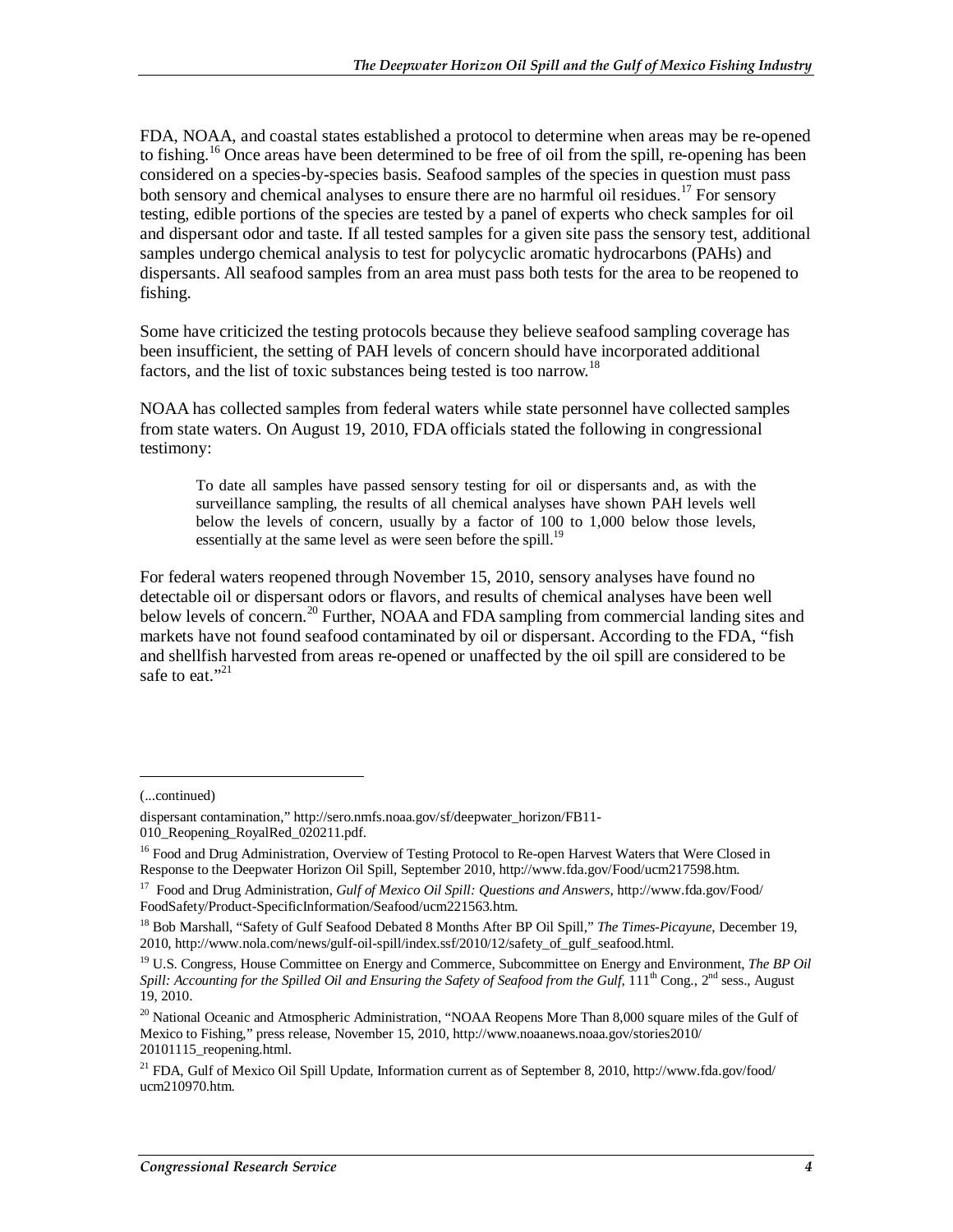#### **Impacts on Fisheries**

The areas affected by the closures are some of the richest fishing grounds in the Gulf for commercial species such as shrimp, menhaden, and oysters. Although many factors influence commercial landings, when compared to the same period in 2009 (January through December), total Gulf landings for all shrimp species in 2010 decreased by 35.6 million pounds  $(27\%)$ .<sup>22</sup> On the state level, shrimp landings decreased by 32% in Louisiana, 60% in Mississippi, 56% in Alabama and nearly 15% in Texas, while increasing by nearly 15% for the Florida west coast. Menhaden landings in Louisiana also decreased by 171 million pounds (17%). The decreases in landings resulted in lower revenues in the harvesting sector. Immediate losses were dependent on target species, location, and alternative fishing opportunities. Landings information for other species and associated revenue information are not available at this time.

In addition to impacts resulting directly from oil, the oyster industry has been harmed by efforts to protect Louisiana estuaries from oil intrusion. Following the oil spill, the state of Louisiana released freshwater from the Mississippi River into estuaries in greater amounts than usual in an attempt to keep oil from reaching Louisiana's estuaries. The strategy may have had limited success in keeping oil offshore, but with unintended consequences. The freshwater releases decreased salinity on the oyster grounds below the level that oysters can tolerate and resulted in significant mortality of oysters, by some estimates 50% of Louisiana's annual oyster crop. Some of the oyster industry's immediate concerns are related to documenting damage caused by the spill and freshwater diversion and effects of the spill on consumer perceptions and oyster markets. Prior to the oil spill, long-term restoration proposals to divert the Mississippi River for wetlands restoration raised concerns because of likely impacts on the productivity of oyster grounds. Some in the oyster industry have questioned whether current restoration efforts may need to consider retiring oyster grounds and developing new areas that are less likely to be affected by river diversions associated with restoration activities.<sup>23</sup>

#### **Seafood Safety Concerns Related to Oil and Dispersants**

Crude oil contains a mixture of chemicals including polycyclic aromatic hydrocarbons (PAHs) that may accumulate in the tissues of marine organisms. The presence of PAHs can make seafood unfit for human consumption because some PAHs have been shown to be carcinogenic. Petroleum products may also taint seafood with an oily smell and taste. The Food and Drug Administration (FDA) considers tainted fish to be adulterated and does not permit the sale of adulterated foods. 24 Unlike oil, dispersants have a low potential to bio-accumulate in fish because they are quickly diluted in water. Dispersants biodegrade in weeks to months, further decreasing the likelihood that they would remain in ecosystems as some components of crude oil might.25 With time and distance from the point of application, concentrations decrease rapidly.

The primary concern with dispersants is not necessarily related to their toxicity, but how dispersants may alter the fate of oil in the environment. According to a consensus statement developed by a diverse group of scientists, the use of Corexit dispersants (the type of dispersant used in the Gulf of Mexico) increases the concentration of

<sup>-</sup>22 NOAA Fisheries Office of Science and Technology, *Fishery Market News*, Monthly Gulf Coast Shrimp Statistics, December 2010, http://www.st.nmfs.noaa.gov/st1/market\_news/doc45.txt. (Hereinafter cited as NOAA Fishery Market News).

 $^{23}$  See http://www.houmatoday.com/article/20101216/articles/101219646.

 $^{24}$  21 U.S.C. § 331 and 21 U.S.C. § 342(a).

 $25$  Crude oil also degrades, but it is made-up of different components, which degrade at different rates.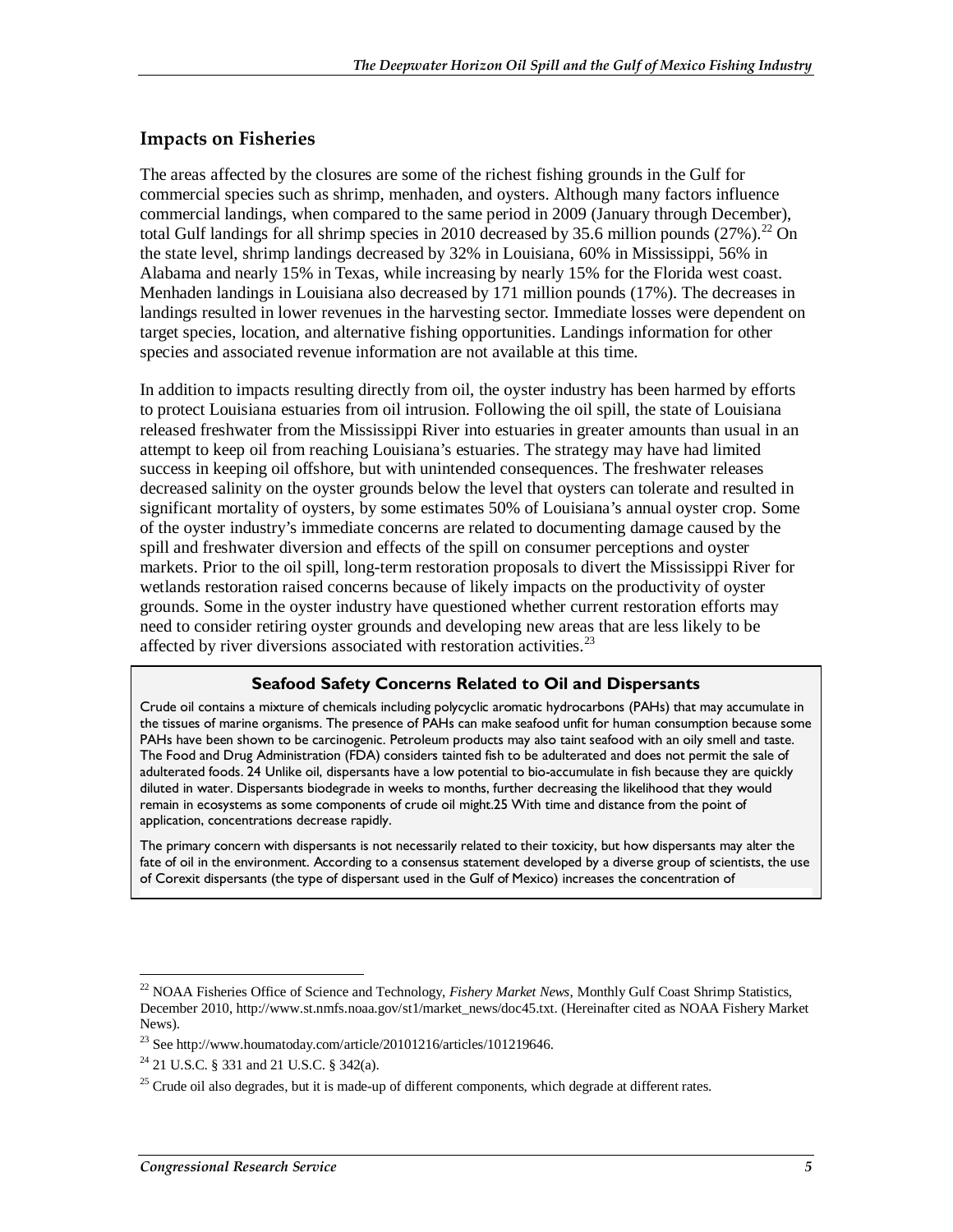hydrocarbons in the water column and can increase the toxicity of oil because dispersants can work as a delivery system, allowing dispersed oil to enter organisms more readily. 26 According to a 2005 National Research Council Report,

In many instances where a dispersed plume may come into contact with sensitive water column or benthic organisms or populations, the current understanding of key processes and mechanisms is inadequate to confidently support a decision to apply dispersants.27

On the other hand, a May 2010 FDA memorandum concluded that "the available information indicates that dispersants have little or no effect on the accumulation potential of oil contaminants, nor do they themselves accumulate in seafood."28 There remains considerable uncertainty related to the effects of dispersed oil on marine organisms. The NRC report's recommendations included the setting of priorities for dispersant research, including the need to fund a series of toxicity studies to determine the mechanisms of both acute and sublethal toxicity to organisms from exposure to dispersed oil.

#### **Impacts on Markets**

The Gulf oil spill has affected both the supply of Gulf seafood and the demand for Gulf seafood. Fishery closures constrained harvesters and disrupted seafood supplies for the region's processors, distributors, and buyers. The disruption of seafood supplies resulted in the loss of some of the region's seafood markets. Impacts on specific markets vary depending on the magnitude of changes in supply from the harvest sector, whether the market is local, regional, or national, and the availability of alternative supplies. The disruption in Gulf supplies is likely to have induced buyers to use substitutes such as products from other regions or imports. Many in the Gulf seafood industry are concerned that once seafood buyers switch seafood suppliers, it may be difficult to regain markets.

Many in the Gulf seafood industry fear it also will be difficult to regain consumer trust in their products. A study conducted by MRops, a marketing research company commissioned by the Louisiana Seafood Promotion Board, reported that 70% of consumers polled expressed some level of concern about seafood safety following the Gulf oil spill and 23% have reduced their consumption of seafood.<sup>29</sup> This study implies that consumer concerns with safety have caused a decrease in demand for Gulf seafood and seafood in general.<sup>30</sup>

Supply effects on prices depend on the scale of the reduction in supply relative to the total market supply. The decrease in supply and related price increases are likely to have been greater for fresh markets near the area of the spill and for local specialties such as oysters.<sup>31</sup> With regard to

<u>.</u>

<sup>(...</sup>continued)

<sup>26</sup> Susan D. Shaw, *Consensus Statement*, Maine Environmental Research Institute, "Scientists oppose the use of dispersant chemicals in the Gulf of Mexico," July 16, 2010, http://meriresearch.org/Portals/0/Documents/ CONSENSUS%20STATEMENT%20ON%20DISPERSANTS%20IN%20THE%20GULF%20updated%20July%2017 .pdf.

<sup>27</sup> National Research Council, *Oil Spill Dispersants*, Efficacy and Effects, Washington, DC, 2005, p. 11.

<sup>28</sup> Kiros Hailemariam, *Oil Spill Chemical Dispersants*, Department of Health and Human Services, Food and Drug Administration, May 14, 2010.

<sup>29</sup> Kevin McGill, "Survey measures post-spill seafood attitudes," *Bloomberg Businessweek*, January 31, 2011, http://www.businessweek.com/ap/financialnews/D9L3IP0O0.htm.

 $30$  A change in demand results in a shift in the demand curve, in this case to the left, as opposed to a change in quantity demanded, movement along the demand curve.

 $31$  Louisiana is also a major producer of oysters nationally.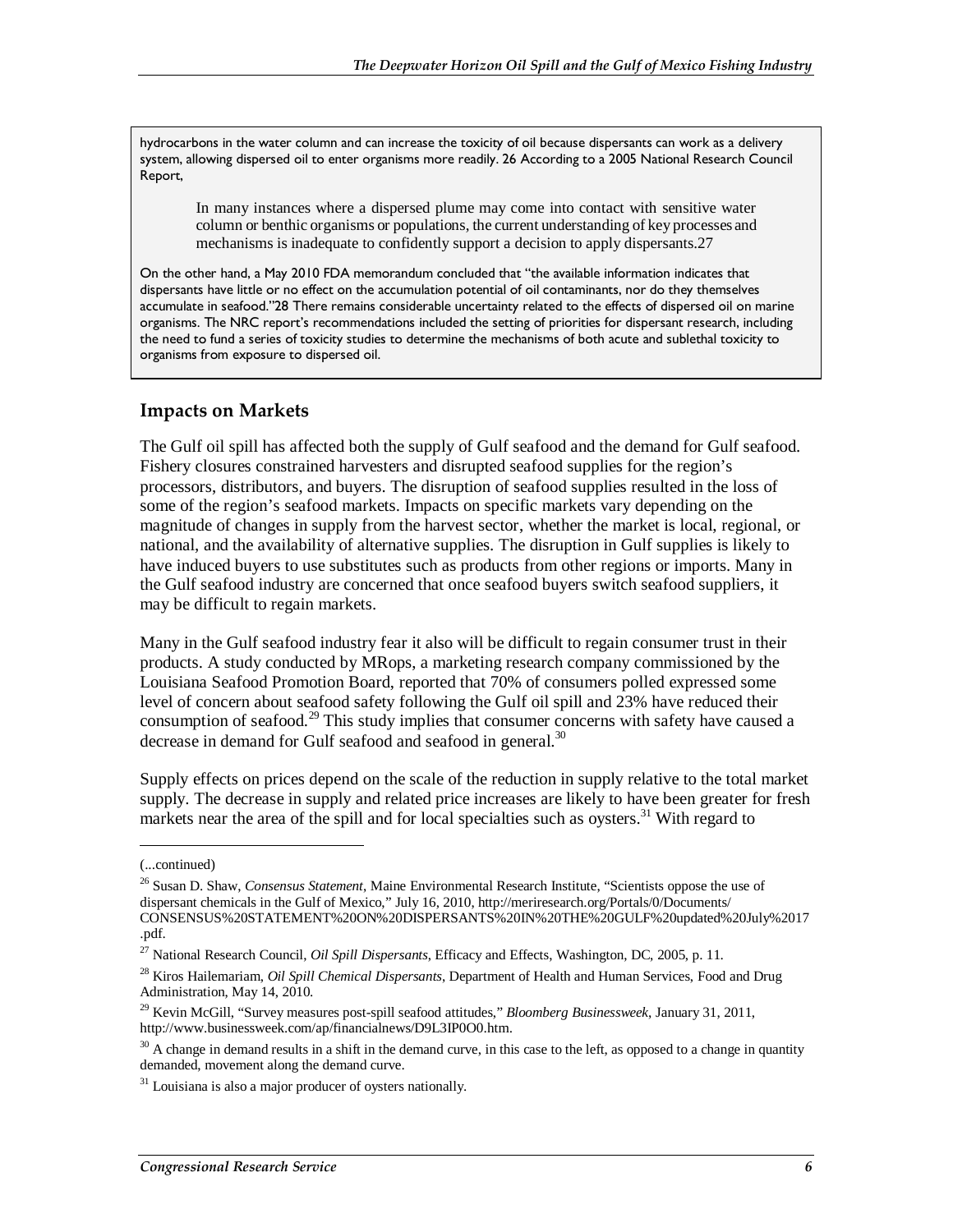demand, concerns with seafood safety are likely to put negative pressure on prices. Initially, prices of some Gulf seafood products increased because supplies were constrained by fishery closures. On average, reported Gulf shrimp prices have remained higher in 2010 than during  $2009<sup>32</sup>$  Oysters have also increased in price, likely in part because of the decrease in Louisiana production which is over 37% of national production and 62% of production in the Gulf region.<sup>33</sup> As areas have been reopened and supply has rebounded, there have been some reports that prices of some products have decreased relative to previous years. In addition to the effects related to the oil spill, prices also depend on additional factors such as the availability of substitutes, consumer income, and consumer tastes and preferences.<sup>34</sup> The length of time it will take to regain markets and consumer trust remains an open question.

## **Environmental Impacts of the Oil Spill**

The Deepwater Horizon oil spill has harmed living organisms that inhabit ocean and coastal areas of the Gulf of Mexico, although the magnitude of damages are subject to considerable uncertainty. Coastal areas are especially vulnerable because oil can be stranded in wetlands and other coastal ecosystems after being washed in by waves and tides. The uptake of dissolved components of oil is toxic for fish, shellfish, other invertebrates, and plankton. Oil also may coat small animals and plants that inhabit shoreline areas and suffocate them. Many scientists are concerned that oil suspended in the water column may have caused mortality of plankton, including eggs and larvae of many fish such as bluefin tuna. Oil also may have remained on or near the bottom of the Gulf and affected deep corals and other bottom-dwelling organisms. Sublethal effects reduce the overall health of organisms, resulting in decreased growth and reproduction. Initial harm to marine organisms, such as direct mortality and reduced health, decrease the reproductive capacity of marine populations and may reduce future abundance.

Early life stages of many species develop in coastal areas such as estuaries and wetlands and move offshore as they grow to their adult stage. As a result, the health of coastal areas can have long-term implications for the fishery industry. Ninety-seven percent of commercial fish and shellfish landings by volume are composed of species that depend on estuaries and wetlands at some point in the life cycle, and landings from the Louisiana coastal zone account for nearly onethird of the fish volume harvested in the continental United States.<sup>35</sup> The presence of oil in the environment may alter migration patterns, decrease food availability, and disrupt life cycles. According to a study of oil impacts on Louisiana fisheries, populations of shrimp, crab, and menhaden are most likely to be harmed by the effects of oil on their eggs and larvae.<sup>36</sup>

The impacts of oil in coastal areas affects more than individual fish species. The Gulf is composed of inter-related ecosystems that stretch from estuaries and coastal wetlands to the pelagic zone (open ocean). Species directly affected by the spill could affect other species because of ecological interactions. For example, oil in coastal areas has affected structure-

<sup>&</sup>lt;u>.</u> <sup>32</sup> NOAA Fishery Market News 2010.

 $33$  NOAA Fisheries Office of Science & Technology, Fisheries Statistics, Queried commercial landings and revenue February 10, 2010, http://www.st.nmfs.noaa.gov/st1/commercial/landings/annual\_landings.html.

<sup>&</sup>lt;sup>34</sup> Shrimp prices have generally been higher for reasons unrelated to the oil spill.

<sup>35</sup> National Oceanic and Atmospheric Administration, *Shorelines and Coastal Habitats in the Gulf of Mexico*, Factsheet, http://www.noaa.gov/factsheets/new%20version/shorelines\_coastalhabitat.pdf.

<sup>36</sup> Innovative Emergency Management Inc., *A Study of the Economic Impact of the Deepwater Horizon Oil Spill*, Greater New Orleans Inc., October 15, 2010.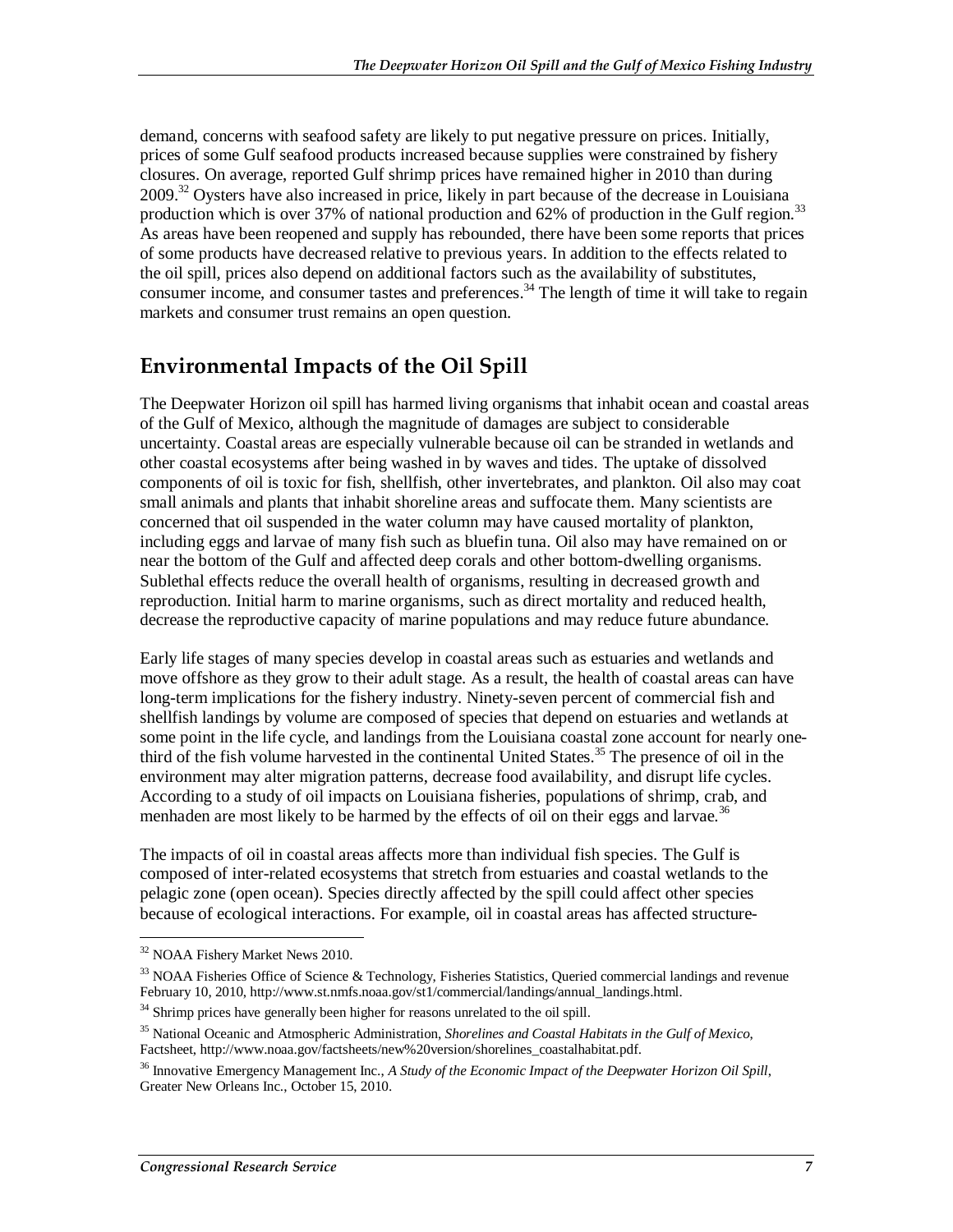forming organisms, such as marsh grasses and oysters. These organisms provide shelter and a surface for attachment by other marine organisms. Survey teams have documented 1,053 total linear miles of oiled shoreline in the Gulf.<sup>37</sup> Robert Barham, Louisiana Wildlife and Fisheries Secretary, has reportedly voiced concerns over long-term implications of the oil spill on Gulf wildlife, such as effects on the food web.<sup>38</sup>

Fisheries surveys from Dauphin Island Sea Lab, conducted after the oil spill off the coasts of Mississippi and Alabama, have found that the abundance of some fish species appear to have increased in 2010. Some scientists have speculated that these populations have increased because of the oil spill-related fisheries closures and reduced harvest.39 Some scientists expressed concern that the effects of the fishing closures may make it difficult to determine the direct impact of the oil spill on marine populations. The complexity of coastal ecosystems and scale of the Gulf oil spill are likely to contribute to considerable uncertainty regarding the magnitude and duration of spill-related damages to living resources.

## **Financial Assistance**

Several mechanisms exist to provide short- and long-term assistance to the fishing industry. Financial assistance to compensate for economic injuries to individuals and businesses affected by an oil spill are defined in statute by the Oil Pollution Act. Another source of assistance can be provided in cases where a fishery failure is declared by the Secretary of Commerce under the Magnuson-Stevens Fishery Conservation and Management Act (MSFCMA, P.L. 109-479). Additional sources of assistance have been provided through BP grants, the Vessels of Opportunity Program, and the Small Business Administration.

## **Claims and Compensation**

Following the Exxon Valdez oil spill in 1989, a compensation and claims process was established under OPA for costs/damages resulting from oil spills, including lost profits and earnings resulting from property loss or natural resource injury.<sup>40</sup> In general, claims for damages must be presented first to the responsible party (e.g., BP).<sup> $\overline{4}$ </sup> If the party to whom the claim is presented denies all liability, or if the claim is not settled by payment within 90 days after the claim was presented, the claimant may elect either to initiate an action in court against the responsible party or to present the claim directly to the Oil Spill Liability Trust Fund.<sup>42</sup>

<sup>-</sup><sup>37</sup> *NRDA by the Numbers - January 2011*, http://www.gulfspillrestoration.noaa.gov/wp-content/uploads/2011/02/ NRDA by the Numbers 1\_11\_FINAL.pdf.

<sup>38</sup> Nikki Buskey, "Official Says That BP Won't Pay for Seafood Program," *Daily Comet*, October 27, 2010.

<sup>39</sup> See http://www.fishbio.com/environmental-consulting-and-environmental-research-news/marine-news/10043-fishnumbers-triple-after-oil-spill-fishing-closures.html.

 $^{40}$  OPA § 1013 (33 U.S.C. 2713). Implementing regulations are found in 33 C.F.R. Part 136.

<sup>41 33</sup> U.S.C. § 2713(a). Under OPA, the term "claim" means "a request, made in writing for a sum certain, for compensation for damages or removal costs resulting from an [oil spill] incident." 33 U.S.C. § 2701(3).

 $42$  The Oil Spill Liability Trust Fund (OSLTF) was established under OPA and consolidated the liability and compensation requirements of certain other prior oil pollution laws and their supporting funds. The OSLTF may be used for a variety of purposes related to oil spills, including payment of claims for uncompensated removal costs and damages. See http://www.uscg.mil/npfc/About\_NPFC/osltf.asp.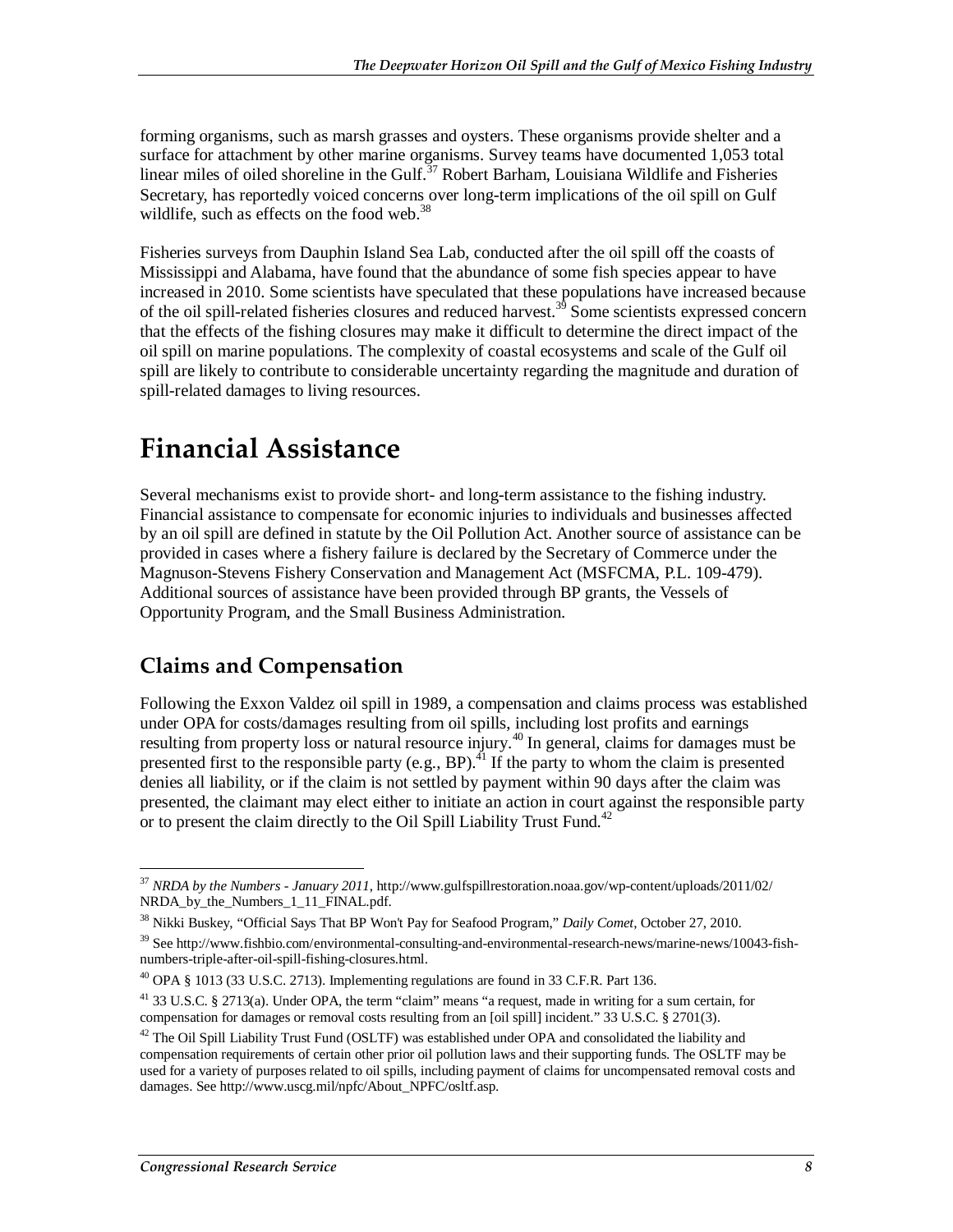In response to economic harm caused by the oil spill and to fulfill obligations as a responsible party, BP established a claims process and multiple claims centers.<sup>43</sup> On May 3, 2010, BP began paying emergency compensation to individuals and businesses. BP stated that emergency payments would continue as long as individuals and businesses could show they were unable to earn a living because of injury to natural resources caused by the oil spill. Payments were based on one month of income and would be adjusted with additional documentation.<sup>44</sup> On June 16, 2010, President Obama announced that BP had agreed to set aside \$20 billion to pay economic damage claims caused by the oil spill. Some members of the fishing industry criticized BP's administration of the claims process because they maintained that the claims process was slow, some individual payments were inadequate, and required proof of past earnings might not reflect potential earnings (if the spill had not occurred) for 2010.

On August 23, 2010, the Gulf Coast Claims Facility (GCCF) took over the administration of claims from BP to address the issues with BP's claims process.<sup>45</sup> Up until the change, BP had paid out \$395.6 million, of which approximately \$111 million went to the fisheries industry. Although still funded by BP, GCCF was established by the Administration and BP to provide an independent claims process.<sup>46</sup> Some have argued that the process is not independent because the GCCF is directly financed by BP. GCCF provides information on how to file a claim, how to check the current status of a claim, and other general information concerning the process. GCCF offered emergency payments equivalent to six months of lost income to claimants until November 23, 2010. As of February 12, 2011, the GCCF had made emergency payments of approximately  $$751$  million to individuals and businesses in the fishing industry.<sup>47</sup> Some claimants have voiced concerns with the transparency of the claims process, the lack of information in GCCF responses to claims, and the adequacy of payments, but the actual proportion of unsatisfied fishing industry claimants is not known at this time.

Under GCCF procedures, claimants will have three years to estimate damages and submit claims for final payment. Acceptance of a final claim would resolve all claims by that party against BP including past and future alleged damages.<sup>48</sup> Individuals and businesses that have received emergency payments from the GCCF are eligible for a quick payment final claim, which offers a fixed amount of \$5,000 for individuals and \$25,000 for businesses. Those who do not choose or are not eligible for the quick payment may submit a full review final payment claim for all documented losses and damages. The alternative to a final payment is to make an interim payment claim for past damages that have not been compensated. Individuals and businesses receiving interim payments are not required to sign a release of liability and may file a final claim at a later date. For many in the fishing industry, their dilemma is related to uncertainty in determining the extent and duration of damages to fisheries resources. Some have questioned whether three years is a sufficient period to fully determine the damages of the oil spill. Many individuals and businesses are faced with the decision on whether to take a final settlement or, as many have already done, to file a lawsuit, which may present uncertainty as to payment size and timing.

<sup>&</sup>lt;u>.</u> <sup>43</sup> Pursuant to OPA (33U.S.C. 2713-2715).

<sup>44</sup> U.S. Congress, House Committee on the Judiciary, *Testimony of Darryl White, Vice President, Resources, BP America*,  $111^{th}$  Cong.,  $2^{nd}$  sess., May 27, 2010. Hereinafter cited as, BP 2010.

<sup>45</sup> See http://www.whitehouse.gov/the-press-office/fact-sheet-claims-and-escrow.

<sup>46</sup> See http://www.gulfcoastclaimsfacility.com/faq#Q1.

<sup>47</sup> See http://www.gulfcoastclaimsfacility.com/reports.

<sup>48</sup> See http://www.gulfcoastclaimsfacility.com/.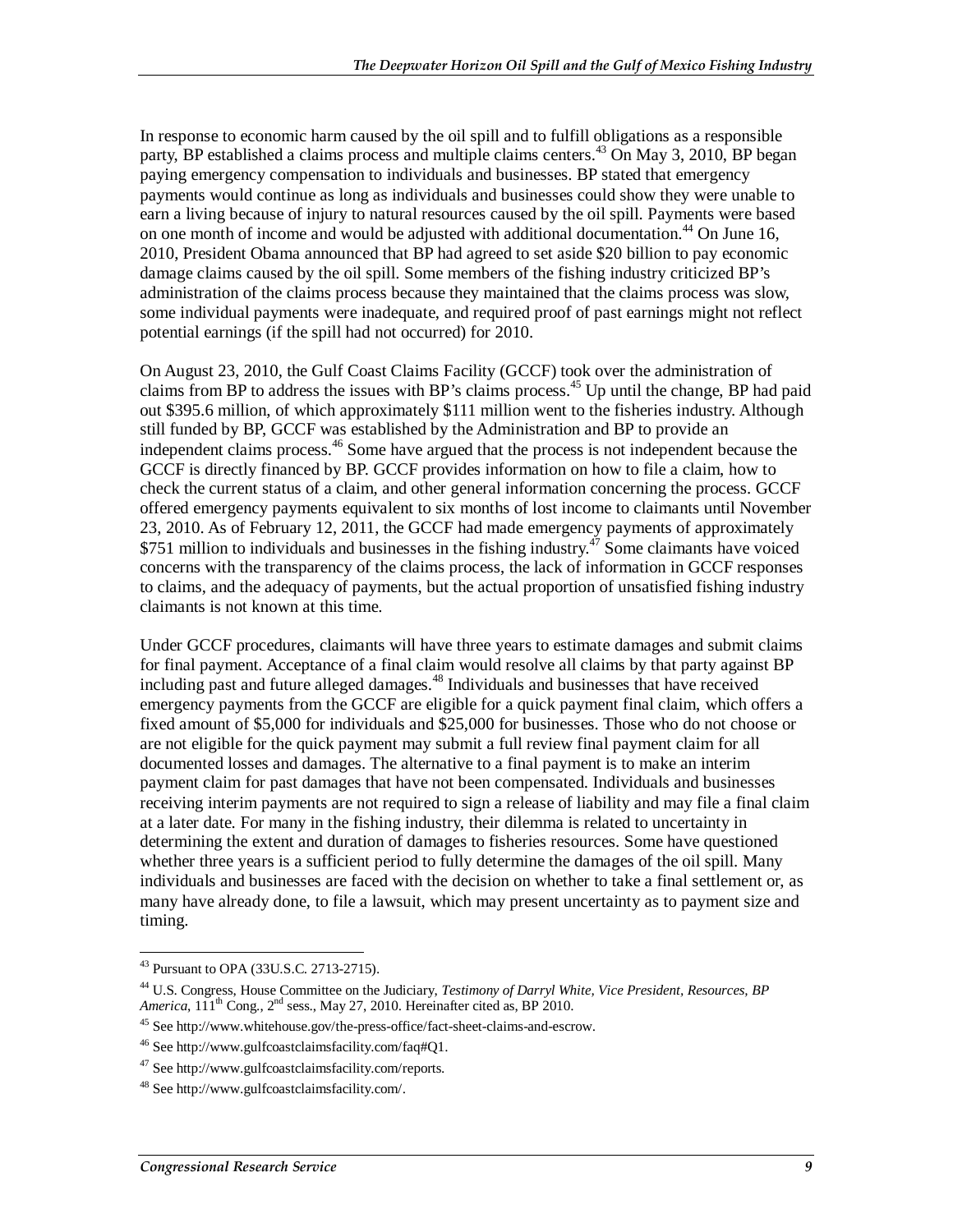On February 2, 2011, the GCCF released a draft proposal, *Payment Options, Eligibility and Substantiation Criteria, and Final Payment Methodology, for public comment.*<sup>49</sup> The proposal establishes principles for governing final and interim claims for individuals and businesses. GCCF also released a report, *An expert opinion of when the Gulf of Mexico will return to pre-spill harvest status following the BP Deepwater Horizon HC 252 oil spill*, to provide supplemental information for the GCCF final payment methodology.<sup>50</sup> The report predicts that regional catches for major Gulf fisheries will likely continue along the same harvest trends of recent years by 2011.<sup>51</sup> However, the report recognized there may be exceptions for specific areas and fisheries, especially for some oyster beds that may not recover for 6 to 10 years. Furthermore, the report acknowledges that a definitive assessment of recovery time is impossible, and the true loss to ecosystems and fisheries may not be known for years or even decades. Some have criticized the report because it assesses recovery of Gulf fisheries without allegedly understanding the ecological and long-term affects of the oil spill. $^{52}$ 

## **Vessels of Opportunity Program**

The BP Vessels of Opportunity Program was designed to provide local boat operators with the opportunity to assist with response activities such as transporting supplies, assisting with wildlife rescue, and deploying containment booms. Only captains and employees who completed training and met other conditions were allowed to participate in the program. Approximately 3,500 commercial and charter fishing boats were employed over the life of the program. As of January 20, 2011, the program had made payments of \$594 million for vessels and crew in Louisiana, Mississippi, Alabama, and Florida. In September 2010, the program was concluded in Florida, Alabama, and Mississippi, but as of January 2011, a small number of vessels remained active in Louisiana. The GCCF has decided that the earnings from the Vessels of Opportunity Program would not be deducted from payments made to claimants.<sup>53</sup>

### **Other BP Assistance for the Gulf Fishing Industry**

On November 1, 2010, BP agreed to provide Louisiana with \$48 million for seafood safety (testing programs) and marketing.<sup>54</sup> Testing for oil and dispersants in seafood will be funded at \$6 million per year for three years and Louisiana seafood marketing will be funded at \$10 million

<sup>-</sup>49 Gulf Coast Claims Facility, *Payment Options, Eligibility and Substantiation Criteria, and Final Payment Methodology*, February 2, 2010, http://www.gulfcoastclaimsfacility.com/ METHODOLOGY.%20FEB.2.%20FINAL%20DRAFT.pdf.

<sup>&</sup>lt;sup>50</sup> John W. Tunnell, Jr., An expert opinion of when the Gulf of Mexico will return to pre-spill harvest status following the BP Deepwater Horizon MC 252 oil spill, Harte Research Institute for Gulf of Mexico Studies, Commissioned by Kenneth R. Feinberg, Claims Administrator, Gulf Coast Claims Facility, Corpus Christi, TX, January 31, 2011, http://www.gulfcoastclaimsfacility.com/exhibit\_c.pdf.

<sup>&</sup>lt;sup>51</sup> The four major fisheries considered in the report are shrimp, oysters, blue crab, and finfish. The finfish category grouped together commercial fish species.

<sup>52</sup> Brett Michael Dykes, "Feinberg: The Gulf will fully recover from the oil spill by 2012," *The Lookout* , February 2, 2011, http://news.yahoo.com/s/yblog\_thelookout/20110202/us\_yblog\_thelookout/feinberg-the-gulf-will-fully-recoverfrom-oil-spill-by-2012.

<sup>53</sup> See http://www.sbpg.net/index.php?option=com\_content&view=article&id=1966:gulf-coast-claims-facility-will-notdeduct-vessel-of-opportunity-earnings-from-claims-payments&catid=84:oil-spill&Itemid=252.

<sup>&</sup>lt;sup>54</sup> BP, "Seafood Safety, Tourism, and Restoration Funding Announced," press release, November 1, 2010, http://www.louisianagulfresponse.com/go/doc/3047/940587/.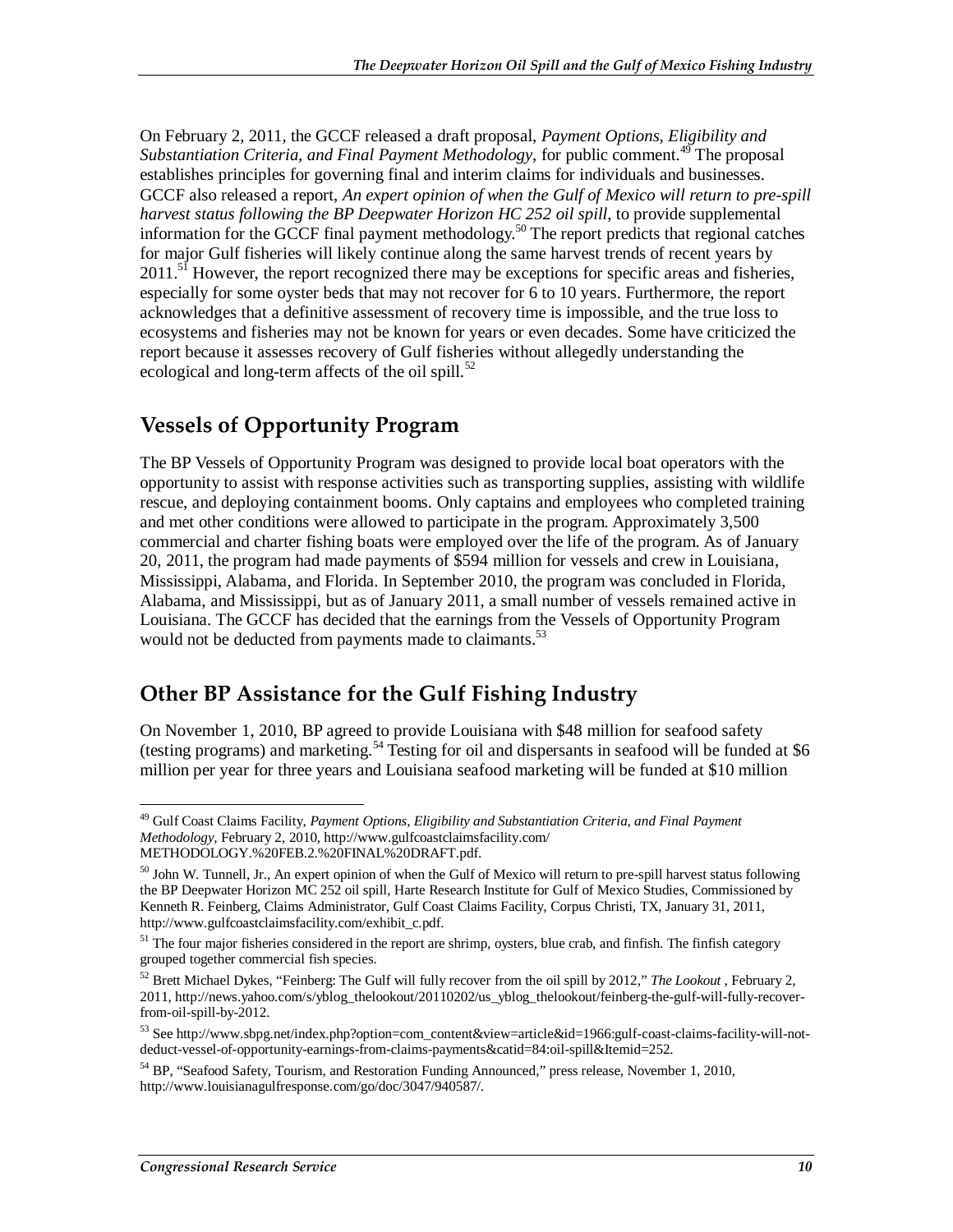per year for three years. The three-year commitment would reset for both programs if oil triggers the closure of new fishing areas. Louisiana had proposed funding of \$173 million for a long-term seafood testing and marketing campaign, but BP refused to fund the program. Previously, BP agreed to provide \$20 million over three years to fund seafood inspections and marketing efforts in Florida.<sup>55</sup> BP also has agreed to provide \$13 million to Louisiana to fund a three year study to monitor effects of the oil spill on Gulf fisheries.<sup>56</sup>

### **NOAA Fishery Disaster Assistance and Other Federal Efforts**

On May 24, 2010, Secretary of Commerce Locke determined that the ongoing oil spill had caused a fishery failure in the states of Louisiana, Mississippi, and Alabama. On June 2, 2010, the Secretary added Florida to the earlier determination. Both determinations were made under Section 312(a) of the Magnuson-Stevens Fishery Conservation and Management Act (MSFCMA). Under this section of the act, states must provide a 25% match to federal funds. The Administration requested \$15 million to address the fishery failure and \$5 million in economic development assistance through the Economic Development Administration. The Supplemental Appropriations Act of 2010 (P.L. 111-212) included a total of \$28 million for fishery disaster assistance and \$5 million for economic development assistance. NOAA is expected to allocate \$15 million of the fishery disaster assistance for a strategic marketing plan and health and safety assurance program for Gulf coast seafood. The remaining \$13 million of fishery disaster assistance is intended to address economic impacts on fishermen and fishery-dependent businesses only if resources provided under other authorities are insufficient. The Supplemental Appropriations Act of 2010 also included \$10 million for expanded stock assessments for Gulf fish species and \$1 million for a National Academy of Sciences study of the long-term effects of the oil spill.<sup>57</sup> In addition, the Small Business Administration has offered economic injury disaster loans and has deferred required payments for some existing loans.<sup>58</sup>

## **Restoration**

Gulf fisheries production is dependent on healthy Gulf ecosystems, including the quantity and quality of fisheries habitat. Restoration of Gulf ecosystems would likely maintain and enhance current fisheries production.<sup>59</sup> The two main restoration efforts focusing on oil spill damages are the Natural Resource Damage Assessment (NRDA) and the Administration's Gulf Coast Restoration Plan.

<sup>-</sup>55 Cristine Blank, "BP to Fund Florida Seafood Testing Marketing," *Seafood Source.com*, October 25, 2010, p. http://www.seafoodsource.com/newsarticledetail.aspx?id=4294999754.

<sup>56</sup> Louisiana Department of Fisheries and Wildlife, "Governor Jindal Announces Funding for Fisheries Monitoring Program, Calls on BP to Fund Long-term Seafood Program," press release, August 18, 2010, http://www.wlf.louisiana.gov/category/newsletter/ldwf-news?page=11.

<sup>57</sup> See http://www.commerce.gov/print/news/press-releases/2010/09/17/us-commerce-secretary-gary-locke-announces-26-million-gulf-states-fis.

<sup>58</sup> For more information related to disaster assistance see CRS Report RL34146, *FEMA's Disaster Declaration Process: A Primer*, by Francis X. McCarthy.

<sup>&</sup>lt;sup>59</sup> An exception might include Gulf oysters because oyster reefs depend on the current circulation and mixing of fresh and salt water. Alteration of freshwater flows would likely change the quality of oyster habitat.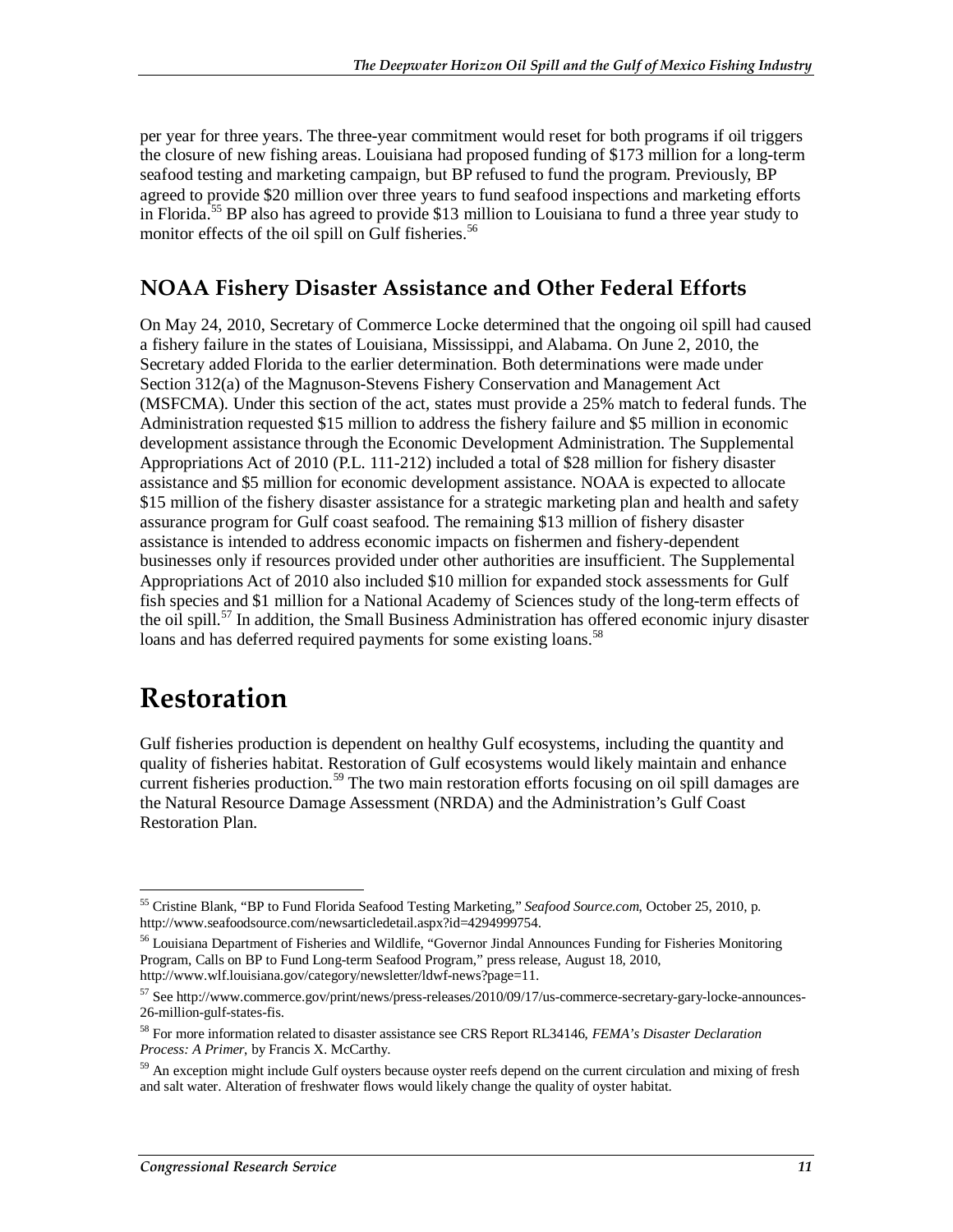### **Natural Resource Damage Assessment**

The federal government's role in restoration is defined in statute by OPA and in NOAA regulations for developing a NRDA. NRDA addresses natural resource damages, restoration of resources that are injured, and lost services that result from an oil spill. The parties responsible for causing the oil spill are responsible for NRDA damages.<sup>60</sup> In contrast to financial compensation for individuals and businesses, NRDA focuses on restoration and compensation for harm to public natural resources. Designated federal, state, tribal, and sometimes foreign trust agencies are responsible to act on behalf of the public. OPA directs trustees to undertake two main actions: (1) return injured natural resources to their baseline condition (the condition that existed prior to the spill), and (2) compensate for interim losses. Restoration actions focus on returning natural resources to the baseline level with as much certainty and as quickly as possible. Compensation covers actions to address interim losses of natural resources and services until resources have recovered. Compensatory actions provide services of the same type and quality and of comparable value as those lost or injured. Damage assessment is required to quantify the extent of injuries to natural resources and to determine the type and amount of restoration and compensatory actions needed. The process of recovery is broken down by the regulations into three main phases: $61$ 

- **Pre-assessment phase**—determines whether natural resource injuries have occurred or are expected and whether to continue to the next phase.
- **Restoration planning phase**—evaluates potential injuries to natural resources. This phase includes an assessment of the nature and extent of natural resource injuries and development of plans for restoring resources and compensating the public for interim losses.
- **Restoration phase**—the final restoration plan is presented to responsible parties to implement or fund the plan. This provides the opportunity for settlement of damage claims without litigation. However, OPA authorizes trustees to bring civil action for damages.

As of January 2011, trustees were continuing with the restoration planning phase of the process that was begun in August of 2010. Efforts required during this phase include defining the baseline condition of the ecosystem and damages caused by the oil spill. Quantifying these conditions and damages are often hindered by limited scientific understanding of physical and biological processes in coastal and marine areas, natural variability of marine systems, and a paucity of related scientific data. These factors are coupled with uncertainties about acute and chronic effects of oil on marine organisms. In the face of these uncertainties, it is possible that questions related to restoration and compensation will arise, including basic questions about what constitutes ecosystem recovery and how to determine when it has occurred.

<u>.</u>

<sup>&</sup>lt;sup>60</sup> Thus far responsible parties include British Petroleum Exploration and Production Inc., Transocean Holdings Inc., Triton Asset Leasing GmbH, Transocean Offshore Deepwater Drilling Inc., Transocean Deepwater Inc., Anadarko Petroleum, Anadarko E&P Company LP, and MOEX Offshore 2007 LLC.

<sup>61</sup> Department of Commerce, "Natural Resource Damage Assessments; Final Rule," 61 *Fed. Reg.* 441-442, January 5, 1996.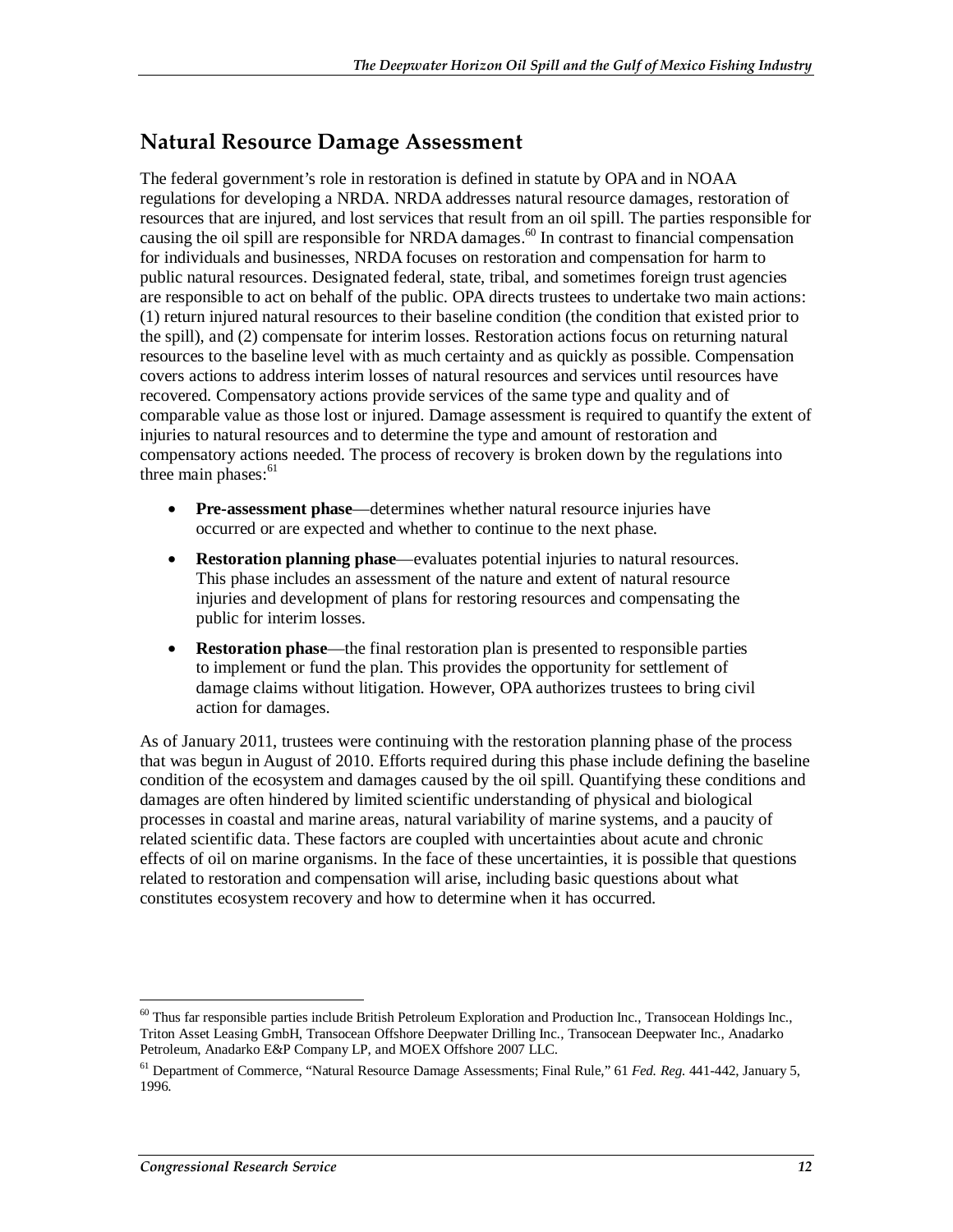## **Gulf Coast Restoration Plan**

On June 15, 2010, the Administration committed to developing a long-term Gulf of Mexico restoration plan for post-spill recovery needs as well as long-term restoration. In contrast to the environmental damages addressed by NRDA, the Administration's plan would address a broader array of restoration needs, many of which pre-date the oil spill. In September 2010, the Administration released *America's Gulf Coast; A Long Term Recovery Plan After the Deepwater Horizon Oil Spill.*<sup>62</sup> The report put forward a plan to restore the environment, economy, and public health of residents. It stressed the need for inclusive engagement and collaboration among governmental, private, and non-profit organizations and for a significant sustained commitment of resources over many years. The report recommends that Congress dedicate a significant, amount of any civil penalties recovered from responsible parties under the Clean Water Act to restore the Gulf coast.<sup>63</sup> Further, it recommends that Congress create a Gulf Coast Recovery Council to coordinate efforts taken by concerned parties. The report recommended that the Administration immediately establish a Gulf Coast Ecosystem Task Force to coordinate Gulf restoration efforts until the Council is established. In January 2011, the National Commission on the BP Deepwater Horizon Oil Spill and Offshore Drilling released its report to the President.<sup>64</sup> Two of the Commission's recommendations for restoration focus on these points.

Congress should dedicate 80 percent of the Clean Water Act penalties to long-term restoration of the Gulf of Mexico.

Congress and federal and state agencies should build the organizational, financial, scientific, and public outreach capacities needed to put the restoration effort on a strong footing.

On October 5, 2010, President Obama signed Executive Order 13554 to establish the Gulf Coast Ecosystem Restoration Task Force.<sup>65</sup> The task force is chaired by the Administrator or representative of the Environmental Protection Agency and composed of representatives of the Departments of Defense, Justice, Interior, Agriculture, Commerce, and Transportation; and the Office of Management and Budget; the Council on Environmental Quality; the Office of Science and Technology Policy; the Domestic Policy Council; representatives appointed by the Governors of the Gulf states of Texas, Louisiana, Mississippi, Alabama, and Florida; and may include representatives of affected tribes. The task force's main goal is to develop a "Gulf of Mexico Regional Ecosystem Strategy." The strategy will set goals, develop performance indicators, and set up a process to coordinate intergovernmental restoration efforts. The Task Force first met on November 8, 2010.

<sup>-</sup>62 Ray Mabus, *America's Gulf Coast, A Long-term Recovery Plan After the Deepwater Horizon Oil Spill*, September 2010, http://www.restorethegulf.gov/sites/default/files/documents/pdf/gulf-recovery-sep-2010.pdf. 63 Normally fines and penalties are deposited in the federal treasury.

<sup>64</sup> National Commission on the BP Deepwater Horizon Oil Spill and Offshore Drilling, *Deep Water, The Gulf Oil Disaster and the Future of Offshore Drilling*, Report to the President, January 2011, https://s3.amazonaws.com/ pdf\_final/DEEPWATER\_ReporttothePresident\_FINAL.pdf.

<sup>65</sup> Executive Order 13554, "Establishing the Gulf Coast Ecosystem Task Force," 75 *Federal Register* 62313 - 62317, October 8, 2010.